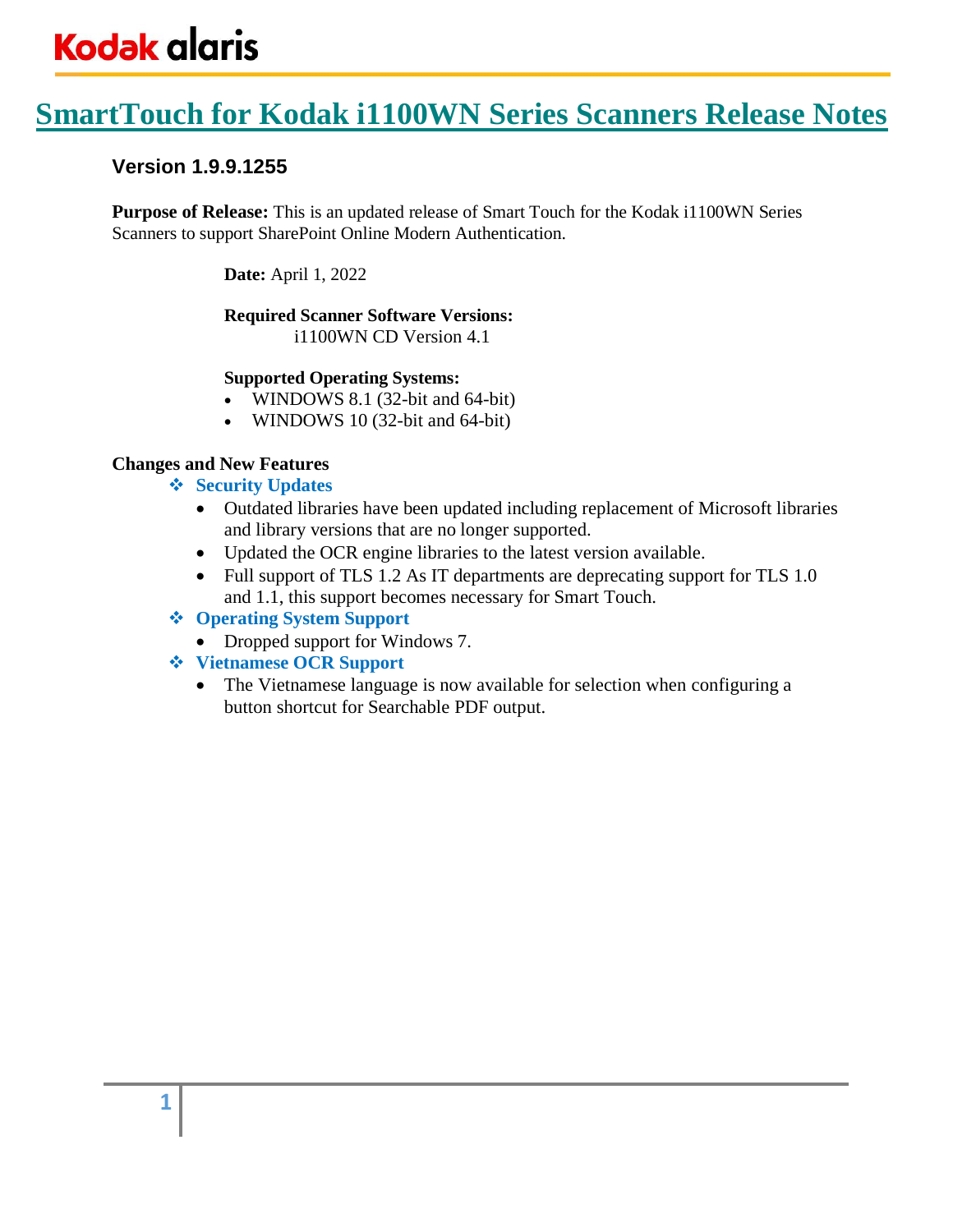## **SmartTouch for Kodak i1100WN Series Scanners Release Notes**

#### ❖ **SharePoint Online Modern Authentication**

- IT organizations are deprecating support for Basic or Legacy authentication
- Modern Authentication encompasses methods such as **MFA (Multi-Factor Authentication)**

| Task shortcut:                           |                                                                                              | $\mathcal{G}(\mathcal{S})$ |
|------------------------------------------|----------------------------------------------------------------------------------------------|----------------------------|
|                                          | 9. Scan to SharePoint                                                                        | Rename                     |
| Scan To                                  | Destination:<br>○ 다 로 ※ 히<br><b>SharePoint Online</b><br>File type:<br><b>PDF</b><br>Folder: | Settings                   |
|                                          | C:\Users\50242355\Documents\Smart Touch\e1000\Outp                                           | Browse                     |
|                                          | File name format:                                                                            |                            |
|                                          | Barcode and sequence number                                                                  |                            |
| <b>Switch Acc</b>                        | <b>A</b> Switch Account                                                                      | s > SharePoint<br>X        |
| <b>Folder</b><br>$\triangleright$ (Share | (S<br>⊽<br>Multi-factor authentication                                                       |                            |
|                                          | https://kodakalaris.sharepoint.com/sites/Cap<br>Site:                                        |                            |
|                                          | <b>User Name:</b>                                                                            |                            |
|                                          | Password:                                                                                    |                            |
|                                          | Cancel<br>OK                                                                                 |                            |
|                                          | OK                                                                                           | Cancel                     |

- When enabled, no user credentials are required if the user who logged onto the PC **is a domain user on the company network.**
	- o When the first scan session completes, after Smart Touch is launched, the user may see a taskbar pop-up (and window) that will go away on its own



o During this activity, Smart Touch is getting a Token that can be re-used for all subsequent output processing to SharePoint Online for as long as Smart Touch is running or until the PC is rebooted.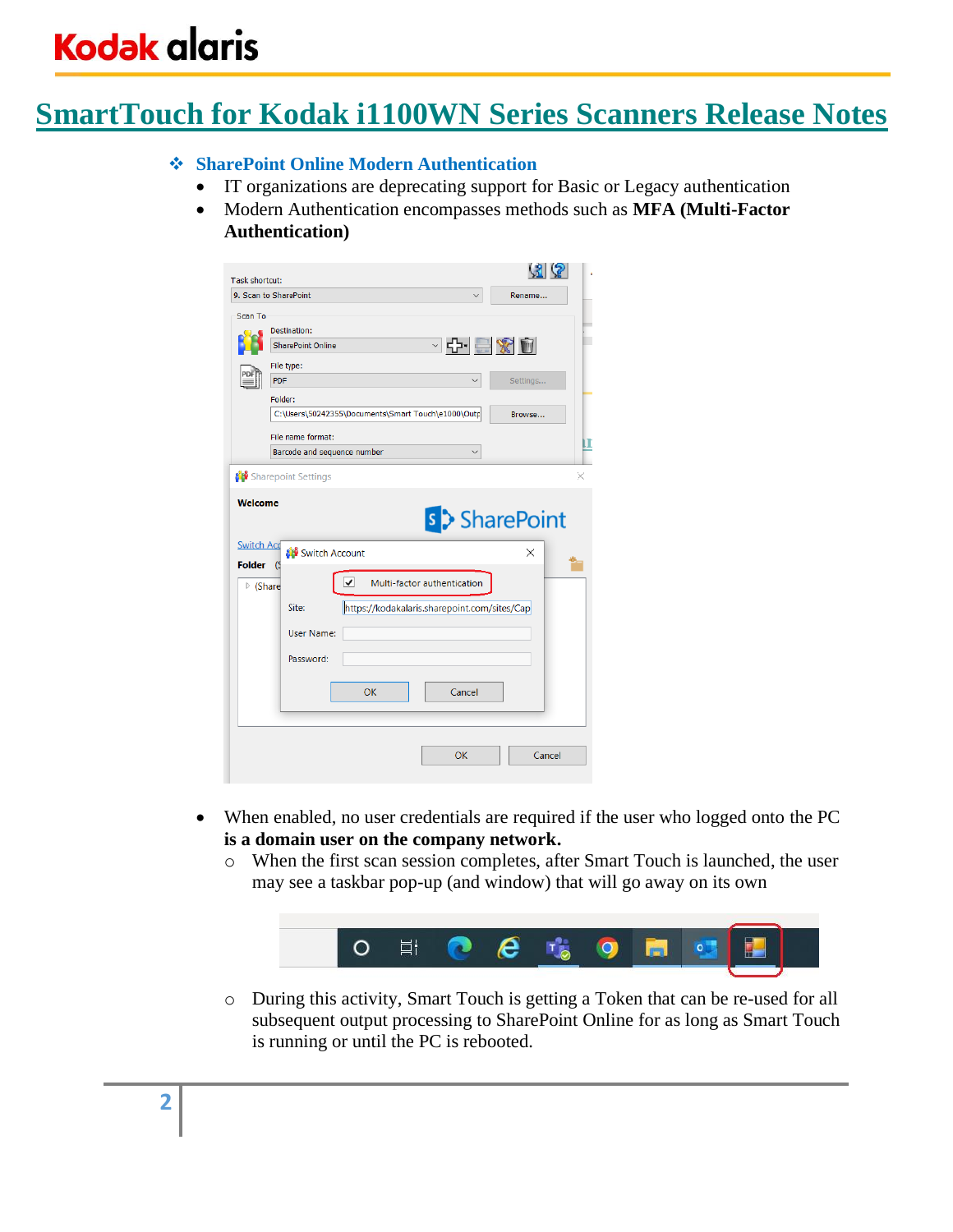## **SmartTouch for Kodak i1100WN Series Scanners Release Notes**

• If the user who logged onto the PC **is not a domain user on the company network**, then the user will be required to authenticate before the output to SharePoint Online can complete. For example:



**Problem Reports Fixed**: The following problems have been fixed in this Smart Touch release for the i1100WN Series Scanners:

- 1. **CPSOLSTS-789 Unable to output 100 or more documents using bar code separation**
	- When 99 bar code pages or less were scanned at a time, there was no issue. When 100 or more pages were scanned in a single scan session, Smart Touch would display the "Formatting images ..." message and then complete without outputting any of the scanned pages.
- **2. CPSOLSTS-846 Smart Touch can no longer connect to SharePoint Online**
	- **a.** Error message displayed when attempting to configure a button shortcut for SharePoint Online was **"Cloud service unable to connect to URL: ....".**
	- **b.** Smart Touch has been updated to fully support TLS 1.2 and can again connect to SharePoint Online.
- **3. CPSOLSTS-813 Cannot create multiple button shortcuts to different SharePoint Online Document Libraries**
	- **a.** Configuring a second button shortcut to a SharePoint Online document library would automatically change the first button shortcut (which was configured for a different document library) to output to the same document library.

#### **Known Issues:**

None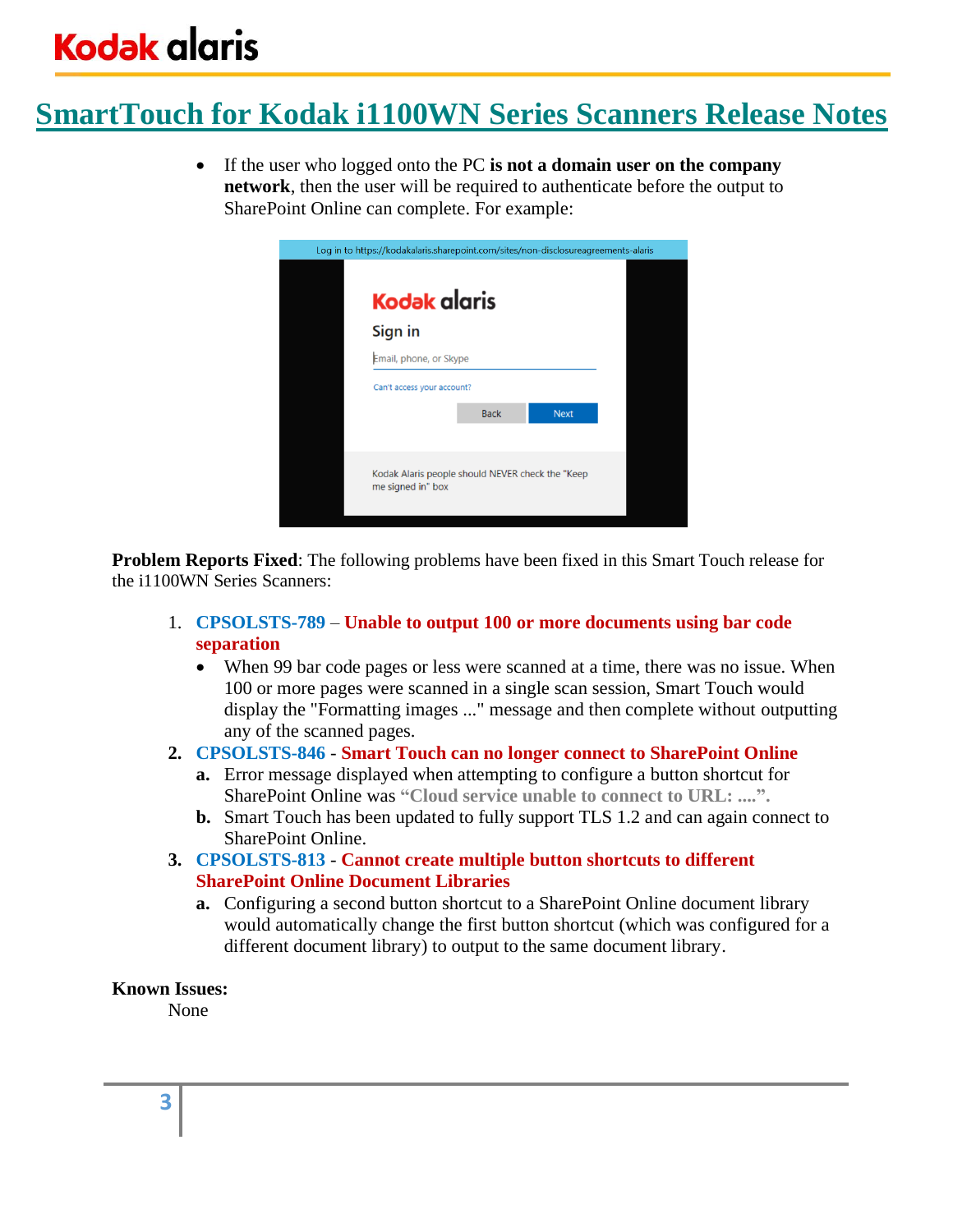## **SmartTouch for Kodak i1100WN Series Scanners Release Notes**

#### **Version 1.9.8.1180 Summary**

**Purpose of Release:** This is a maintenance release of SmartTouch for internet download of the SmartTouch application for the Kodak i1100WN Series Scanners.

**Date:** August 31, 2020

#### **Compatible Scanner Versions:**

Host CD 2.0 (WINDOWS drivers)

#### **Supported Operating Systems:**

- WINDOWS 7 (32-bit and 64-bit)
- WINDOWS 8 (32-bit and 64-bit)
- WINDOWS 8.1 (32-bit and 64-bit)
- WINDOWS 10 (32-bit and 64-bit)

#### **Problem Reports Fixed:**

- 4. **CPSOLSTS-690 Can no longer output to Google Drive**
	- Google Drive output stopped working in Smart Touch versions 1.9.7 and earlier as Google changed the method by which to authenticate to Google Drive.
	- Smart Touch version 1.9.8 or later is now required to scan and output to Google Drive.
	- When upgrading from a previous version of Smart Touch, task shortcuts configured for Google Drive must be re-configured as the user must reauthenticate to their Google Drive.
- 5. **CPSOLSTS-684** The Smart Touch name in the Windows Start Menu is **replaced by inappropriate text (e.g., "NewShortcut16" instead of "Smart Touch")** when installing on a German Windows OS.

#### **Known Issues:**

None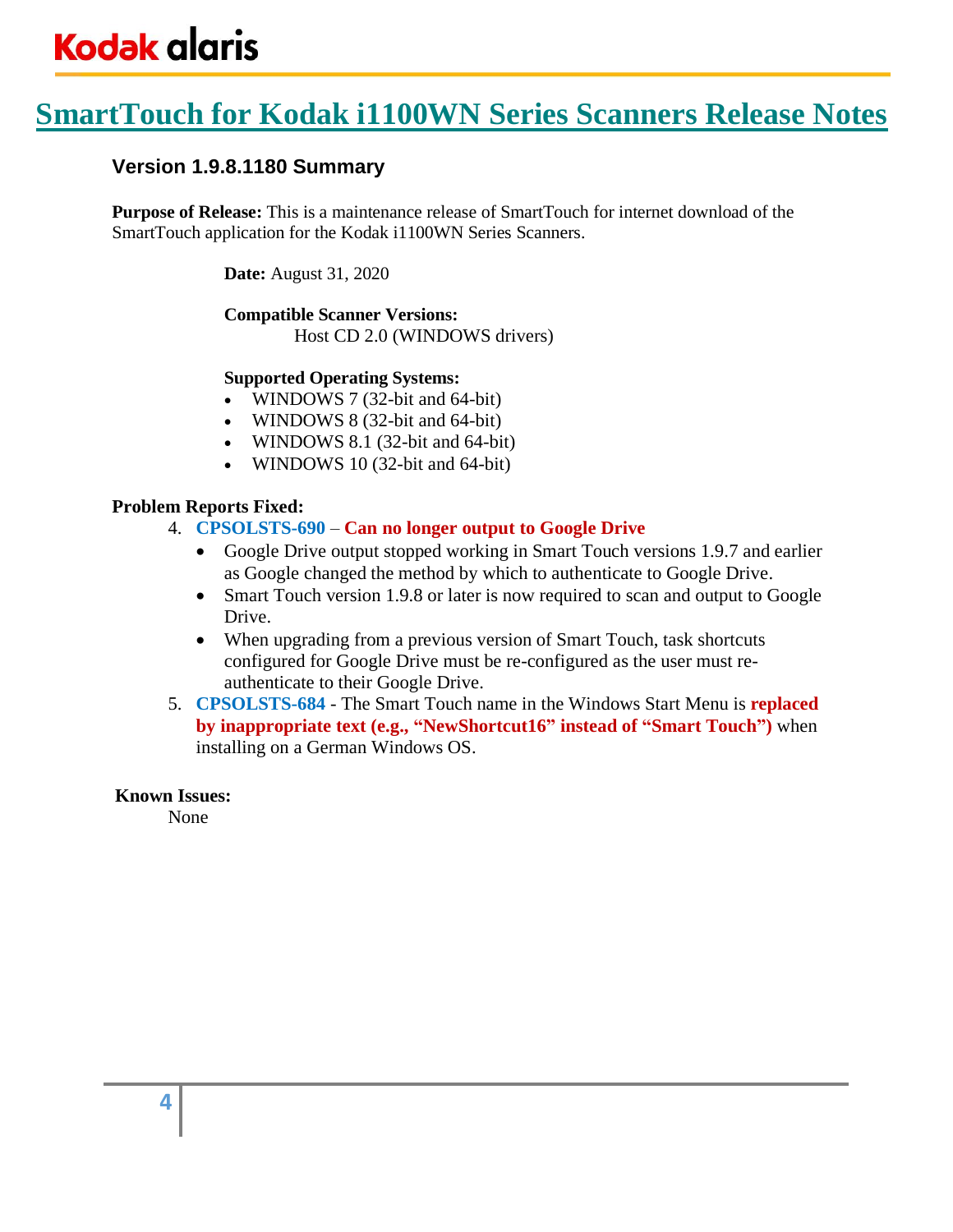## **SmartTouch for Kodak i1100WN Series Scanners Release Notes**

#### **Version 1.9.7.1059 Summary**

**Purpose of Release:** This is a maintenance release of SmartTouch for internet download of the SmartTouch application for the Kodak i1100WN Series Scanners.

**Date:** April 10, 2019

### **Compatible Scanner Versions:**

Host CD 2.0 (WINDOWS drivers)

#### **Supported Operating Systems:**

- WINDOWS 7 (32-bit and 64-bit)
- WINDOWS 8 (32-bit and 64-bit)
- WINDOWS 8.1 (32-bit and 64-bit)
- WINDOWS 10 (32-bit and 64-bit)

#### **Problem Reports Fixed:**

1. **CPSOLSTS-413** – **"Failed to format images"** error when scanning many documents and outputting all scanned images into one Searchable PDF file. The supported number of images that can be output to one Searchable PDF file, scanned at 200 DPI Black & White, Grayscale, or Color, has been increased to **500 images** (i.e., 250 physical pages scanned in duplex mode or 500 physical pages scanned in simplex mode).

#### **Known Issues:**

None

#### **NOTES:**

- Running the installer for this latest version of SmartTouch will upgrade an existing installation and keep all current SmartTouch button assignments.
- After upgrading to a 1.9.x release of SmartTouch, if the SmartTouch Import/Export tool was used to replicate SmartTouch settings across multiple PCs, and the option **All users share the same settings** is chosen, the SmartTouch settings will be moved to the following directory on the PC:

#### *C:\Users\Public\Documents\Smart Touch\i11xxwn*

• **New Installation or Upgrade:** User will be prompted to "Send usage data" or "Do not send usage data". If the user consents during the installation or upgrade of SmartTouch, and the PC has internet access, usage data will be collected via Google Analytics.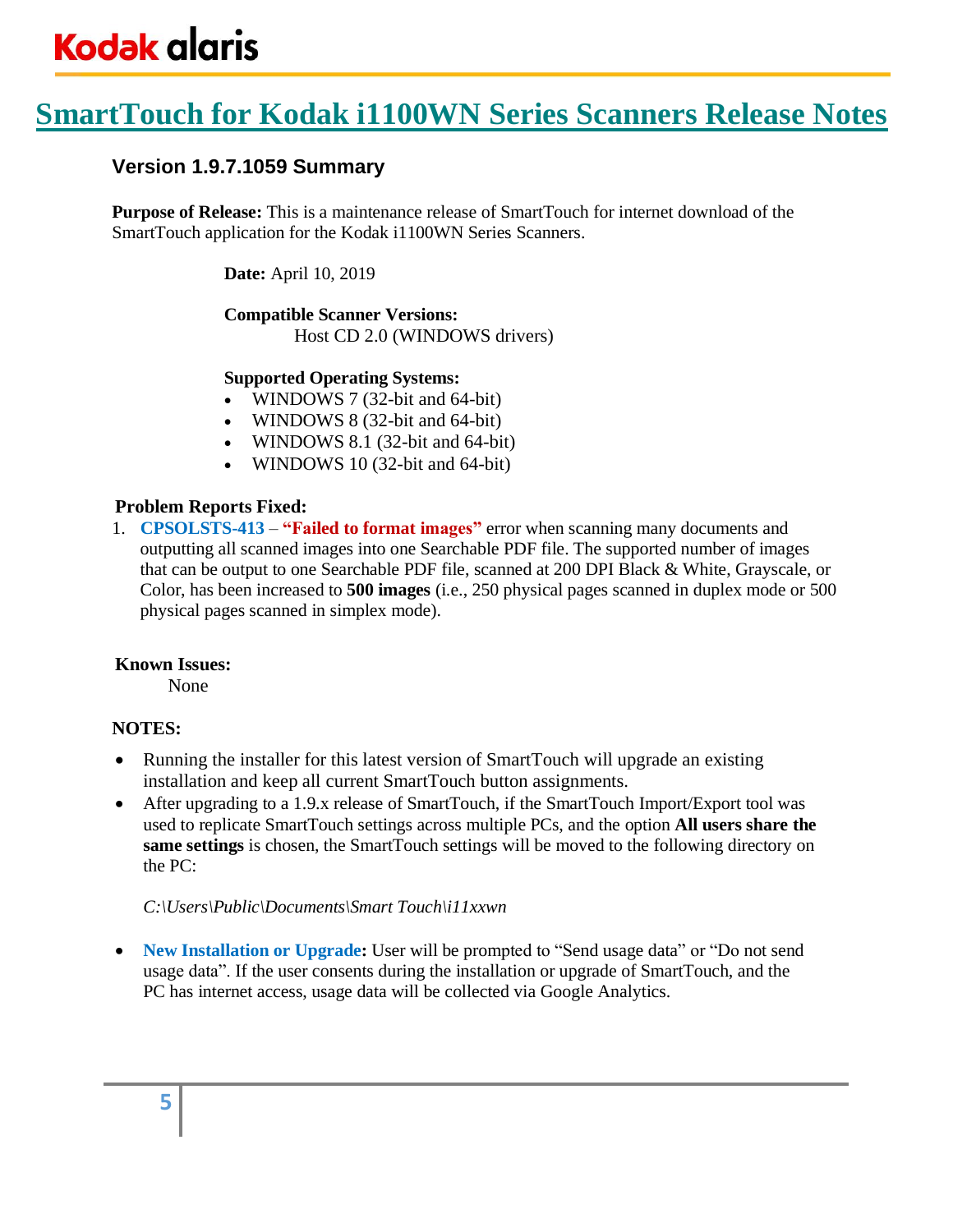## **SmartTouch for Kodak i1100WN Series Scanners Release Notes**

#### **Version 1.9.5.974 Summary**

**Purpose of Release:** This is a maintenance release of SmartTouch for internet download of the SmartTouch application for the Kodak i1100WN Series Scanners.

**Date:** October 20, 2018

#### **Compatible Scanner Versions:** Host CD 2.0 (WINDOWS drivers)

#### **Supported Operating Systems:**

- WINDOWS 7 (32-bit and 64-bit)
- WINDOWS 8 (32-bit and 64-bit)
- WINDOWS 8.1 (32-bit and 64-bit)
- WINDOWS 10 (32-bit and 64-bit)

#### **Problem Reports Fixed:**

**CPSOLSTS-514** - Renaming the default Smart Touch button shortcuts does not work. The user interface allows you to attempt to rename a button shortcut, but any changes are not saved. This problem was new in the 1.9.5.941 release and is now fixed.

#### **Change Requests Implemented:**

None

#### **Known Issues:**

None

#### **NOTES:**

• On WINDOWS 10 PCs, Host CD 2.0 must be installed to ensure proper connectivity from SmartTouch to the i1100WN Scanner as well as proper display and functioning of the Scanner Button assignments configured in SmartTouch.